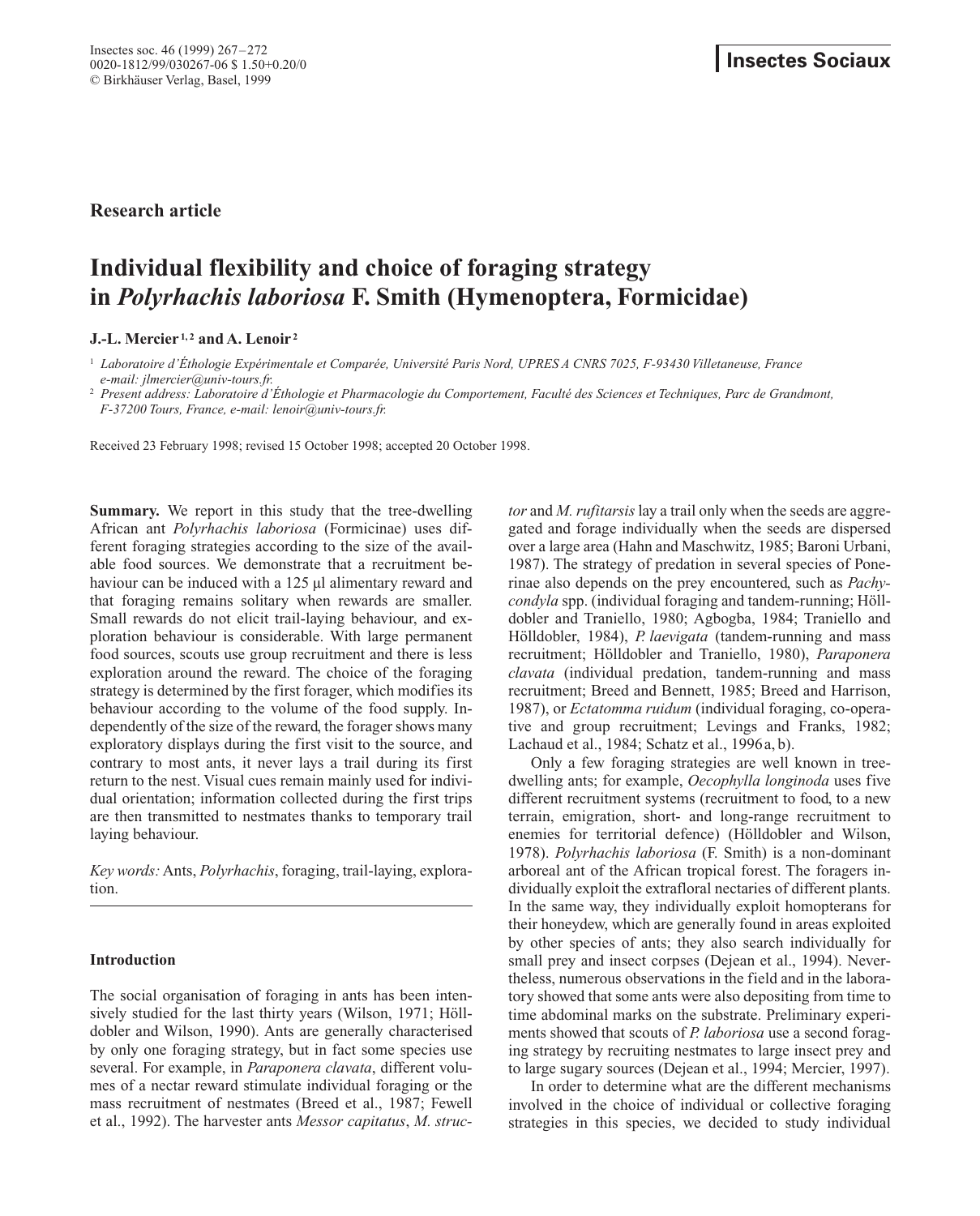behaviour of workers under different foraging conditions. We supposed that individual behaviour of the first forager (exploratory or recruiting behaviour, motivation of the forager) would be affected by the kind of reward it encountered. So laboratory experiments were performed and were completed with field experiments showing the initiation of recruitment on a large food supply.

#### **Materials and methods**

Three colonies of *P. laboriosa* were collected in Cameroon (Kala, Ebodjie, Ndupé). Each of them contained 300 to 500 workers and brood and were queenless, which corresponds to the most frequent structure of a nest in nature (Mercier, 1997). They were reared under laboratory conditions (T  $^{\circ}$ C = 25 ± 2; humidity rate = 65–85%; photoperiod = 12 hours), in plaster nests with five chambers. Each nest was connected to a foraging arena (arena A;  $20 \times 15 \times 8$  cm) by a plastic tube. Outside of experimental periods, the colonies were fed with cricket larvae, water and a mixture of apple, honey and nectar (a preparation for hummingbirds).

An experimental set-up was used to study the foraging behaviour of individuals towards a reward of sucrose: the colony tested was starved during seven days (preliminary experiments showed that this was the optimal period for eliciting foraging behaviour); on the eighth day, arena A was connected to a second foraging arena (arena B;  $150 \times$ 50 cm) with a wood bridge covered by filter paper  $(60 \times 3 \times 20 \text{ cm})$ (Fig. 1). Because *P. laboriosa* generally forages individually, we decided to study how individuals modify their behaviour over time and when confronted with different-sized rewards. For that reason, an over-turned film-box was placed at the base of the bridge in arena A and covered with silicon, so that the workers could not climb on it. This mechanism kept the workers from climbing over the box and exploring arena B. It allowed us to manually facilitate the passage over the bridge of only one worker at a time, and to study its behaviour during ten successive visits to the source during the same test. Each worker tested was previously marked with a coloured-paint droplet on the thorax.

A sucrose solution 0.1 M was placed at the centre of arena B, 10 cm away from the bridge, on the back of an overturned plastic-box (∆: 4 cm). Rewards were given in increasing quantities under four different experimental conditions.

– 8 µl: the worker absorbs the entire sucrose droplet, but its crop is not full (intersegmental membranes are not visible).

 $-$  25 µl, 125 µl, 250 µl: the worker cannot absorb all of the sucrose; its crop is full and a part of the droplet is still present in

arena B when it returns to the nest (intersegmental membranes are visible).

For each kind of reward, five different workers per colony were individually tested and three replicates were done (each ant was tested under only one condition; 4 rewards  $\times$  5 workers  $\times$  3 replicates = 60 workers tested). Two videotape recorders were used, the first one recording an area (50  $\times$  50 cm) in the middle of arena B with the sugary source, the second one recording the entrance to the nest (the plastic tube and the two first chambers of the nest).

At the reward site, we recorded the number of cases of food absorption or the number of feeding attempts when the 8 µl source was exhausted and the number of circles made around the site).

We noted the duration of the forager's trip between the basis of bridge and the site; whether the trajectory was linear or sinuous, and the number of trail marks deposited on the bridge (Fig. 1, n°3). The length of time needed for the forager to return to the nest is defined as the time spent between the last departure of the ant from the supply and its arrival to the base of the bridge (Fig. 1, trip between 1 and 2). The trail-laying behaviour of *P. laboriosa* can be distinguished by a spotted lowering of the tip of the gaster (placed vertically) to the ground. When touching the ground, the recruiter stops briefly and it is supposed that it deposits pheromonal substances.

In the nest, we measured the distance of the forager's progression, and the number of nestmates it solicited.

In all situations, the reward was replaced between each visit of the worker, so that the ant always found the same stimulus. The experiments started when the ant discovered the reward.

Field experiments were also performed with three other colonies installed in three different mango trees. We placed a food supply (a mixture of honey, sugar and water) at the periphery of the foliage and in contact with the leaves (two meters away from the nest). Then we observed how the first forager initiated the recruitment of other nestmates to the food supply.

Comparisons between the different experimental conditions were conducted using ANOVA and post-hoc Newman-Keuls tests, and discriminant analysis (STATISTICA© software).

#### **Results**

The main hypothesis of this work is that the first forager could use individual or collective foraging strategy as a function of the size of the reward it encountered. Therefore, it may explore, move, lay a trail and recruit more or less as a function of its motivation.



**Figure 1.** (1) Experimental set up used for the study of behavioural modification of the foragers of *P. laboriosa* as a function of the volume of the source. Areas in grey were filmed. 1: sucrose reward 0.1 M placed on the back of an overturned plastic-box. (2) we measured the time spent in covering the distance between the base of the bridge and the reward. (3) woodbridge with a mechanism keeping the workers from climbing from arena A to the bridge

**Nest**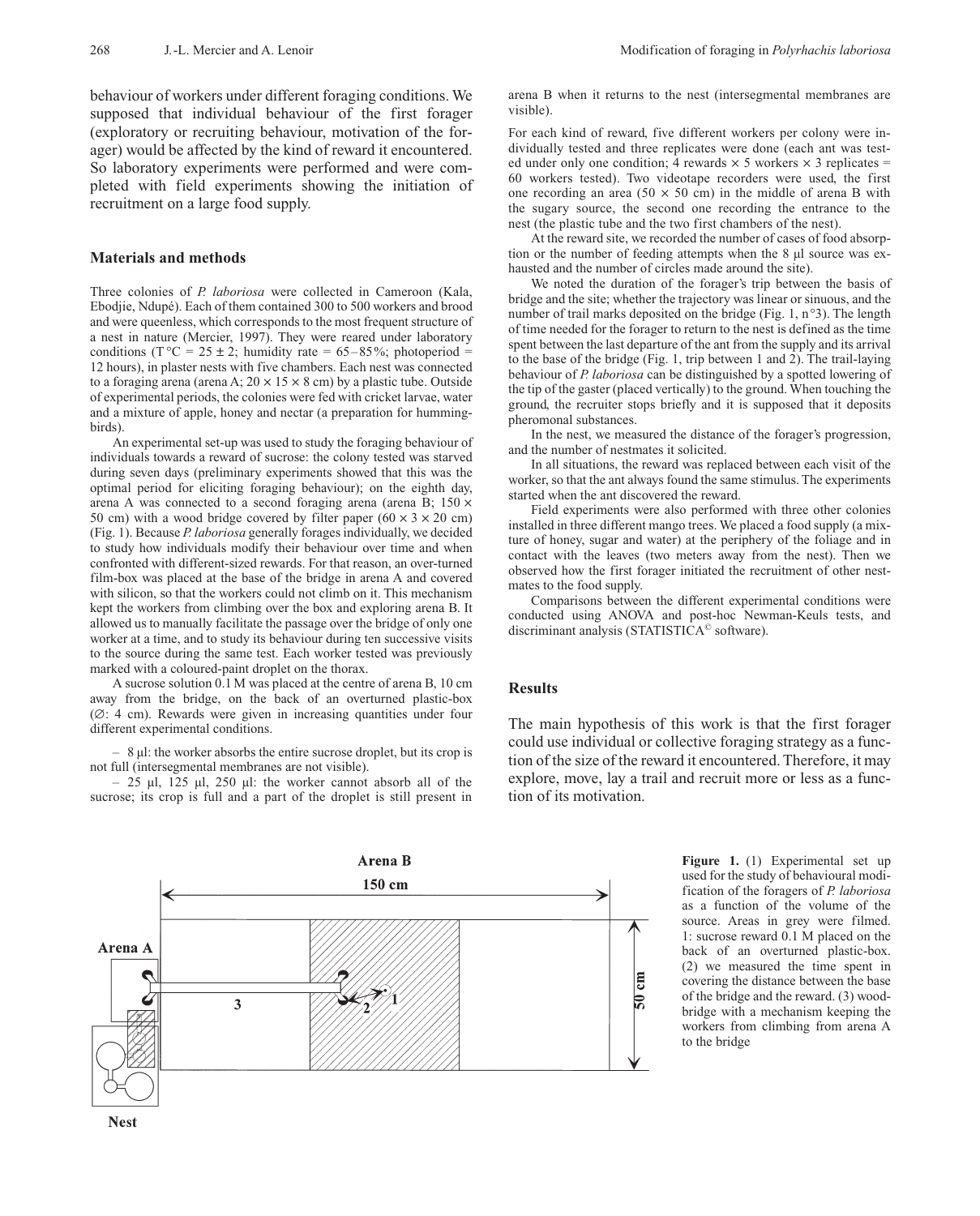## *Laboratory experiments*

The ANOVA analysis did not indicate statistical differences between the different colonies tested under the same experimental laboratory conditions, so we were able to pool the data for the three colonies.

Discriminant analysis according to the size of the supply was performed on all the behavioural items. The 8  $\mu$ l supply was clearly separated from the three other rewards, and the 25 µl supply was intermediary, but of the same type as the two larger ones (Fig. 2). Among the five variables studied, three of them were significantly discriminant (food absorption or feeding attempts; circles around the supply; total number of spots laid by the forager on the bridge;  $p < 0.000$ ). The first discriminant axis represents 93% of the variation, and is mainly correlated to the marking behaviour (coef. of  $corr. = 0.8$ ).

# *Modification of behavioural displays upon and around the reward*

When the forager was on the food site, it always fed several times before returning to the nest. When the smallest reward (8 µl) was totally absorbed, the forager attempted to feed again numerous times but did not succeed. Once it depleted the food supply, the forager moved around the site, brought its antennae forward and explored the substrate. Feeding attempts and the exploratory displays were less numerous the larger the rewards (Table 1).

# *Modification of behavioural displays during movement*

The first trip from the nest to the source was never taken into account, because the ant did not yet know that there was a food supply.



**Figure 2.** Discriminant analysis showing the effect of the volume of the reward on the behaviour of *P. laboriosa*. Criteria taken into account: duration of the trips; number of feeding attempts or food ingestion; number of circles around the supply; number of marks on the bridge. The measures for each kind of supply are surrounded by the confidence ellipse ( $p < 0.05$ ). The first axis represents 93% of the variation, and is mainly correlated to marking behaviour

**Table 1.** Modification of the behaviour of individual foragers as a function of the volume of the source; Means and medianes with different letters are significantly different ( $p < 0.05$ )

| Volume of the source<br>(sucrose 0.1 M)                              | $8 \mu l$                   | $25 \mu l$               | $125 \mu$                 | $250$ $\mu$             |
|----------------------------------------------------------------------|-----------------------------|--------------------------|---------------------------|-------------------------|
| Number of feeding attempts*<br>or food ingestions ** (Mean $\pm$ SD) | $4.97 * \pm 3.32$<br>(a)    | $1.99**$ ± 1.56<br>(b)   | $1.79**$ ± 1.57<br>(b, c) | $1.38** + 1.54$<br>(c)  |
| Number of circles around the source<br>$(Mean \pm SD)$               | $3.12 \pm 2.23$<br>(a)      | $1.99 \pm 1.59$<br>(b)   | $1.05 \pm 1.19$<br>(c)    | $0.67 \pm 0.82$<br>(d)  |
| Duration of course Bridge-Source (s)<br>mediane (quartiles)          | 27.5<br>(9/69)<br>(a)       | 16.5<br>(6/54)<br>(a)    | 8<br>(5/20.5)<br>(b)      | 5<br>(4/7.5)<br>(b)     |
| Duration of course Source-Bridge (s)<br>mediane (quartiles)          | 552.5<br>(236/844.5)<br>(a) | 204.5<br>(78/622)<br>(b) | 86<br>(34/328.5)<br>(c)   | 60<br>(23/245.5)<br>(c) |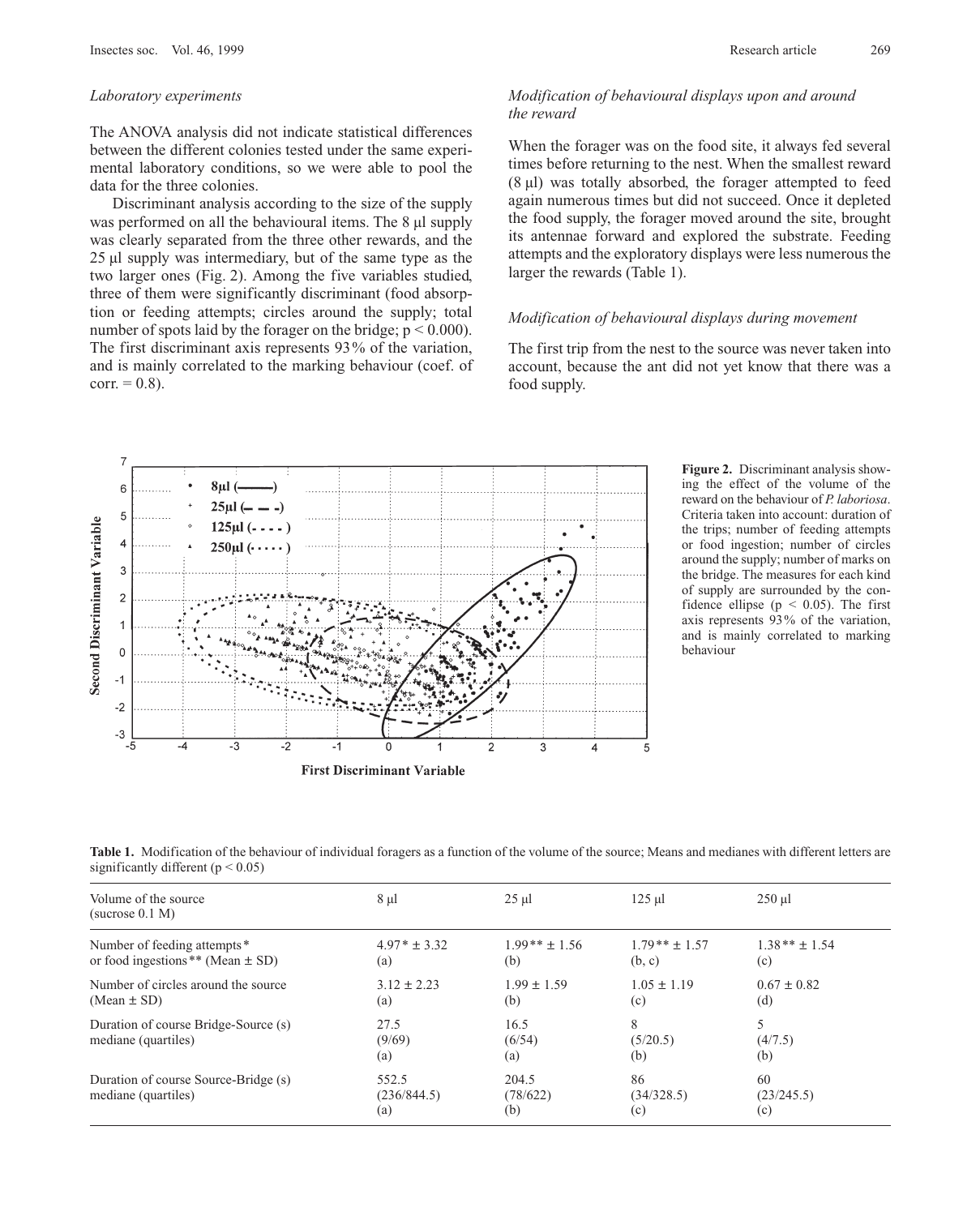During all the experiments, the mean duration of the trip was always shorter from the bridge to the site (5 to 27.5 s) than from the site to the bridge (60 to 552.5 s) (Table 1). The mean time for covering this distance was shorter as the size of the supply increased. The trajectory of the forager was quite linear when going to the site, except for the first trip to the site taken into account (i.e., the second visit to the site), during which exploratory displays were numerous. The trajectory was more or less sinuous when returning to the nest.

Trail-laying behaviour was very infrequent when the forager exploited a small-sized reward  $(8 \mu)$ :  $0.3 \pm 0.6$  marks/ passage over the bridge) and was significantly higher as a function of the volume of the reward (Fig. 3).

Whatever the reward being used, the forager always returned to the nest the first time without laying a trail. With large-sized rewards (125  $\mu$ l and 250  $\mu$ l), the average number of marks over the bridge reached its peak between the fifth and the sixth visit of the forager to the site, then decreased slightly from  $37.9 \pm 3.8$  to  $16.9 \pm 1.6$  (250 µl) and from 34.8



**Figure 3.** Modification of trail-laying behaviour over the bridge as a function of the volume of the reward (means  $\pm$  sd; n = 15). Bars with different letters are significantly different ( $p < 0.05$ )



**Figure 4.** Modification of trail-laying behaviour over the bridge as a function of rank of the trip, for the different rewards (means  $\pm$  sd; n = 15)

 $\pm$  3.7 to 16.5  $\pm$  2.4 (125 µl). Marking behaviour was lower with the intermediary reward  $(25 \mu l)$  (Fig. 4).

#### *Modification of behavioural displays inside the nest*

When it returned to its nest, the forager entered more or less deeply into the chambers. This progression inside the nest was significantly higher with large-sized rewards, increasing from  $5.1 \pm 2$  to  $11.8 \pm 2$  cm (Fig. 5).

During the same time, the forager solicited some nestmates, the frequency of solicitation also increasing with the food supply from  $1.8 \pm 1$  to  $8.4 \pm 1.6$  (Fig. 5). The forager also engaged trophallaxis with one to three nestmates. Except for the exploitation of the 8 µl droplet, the forager attempted to recruit nestmates by performing an invitation behaviour: it immobilised itself in front of a nestmate, opened its mandibles, and waggled its antennae. Nevertheless, the flow of comings and goings of nestmates (calculated from the entrance of the forager into the nest to 5 min after it left) did not vary significantly during the limited observation time in the laboratory.

### *Field experiments*

When the first forager discovered the food supply, it fed on it. It never laid a trail during the first trip nor others until it succeeded in returning to the source without hesitation. A long time (more than five hours) and more than twenty visits of the first forager to the source were needed before the first recruited nestmates were observed on a large food supply 2 m away (Mercier, 1997). They progressively left the nest and stayed in the vicinity of the entrance. They became more and more excited each time they encountered the recruiting ant, and tried progressively to follow it to the source. Several groups of 3–6 nestmates followed the trail and arrived at the source. No more



**Figure 5.** Modification of the behaviour of the forager inside the nest as a function of the volume of the supply (means  $\pm$  sd; n = 15). Bars with different letters are significantly different ( $p < 0.05$ )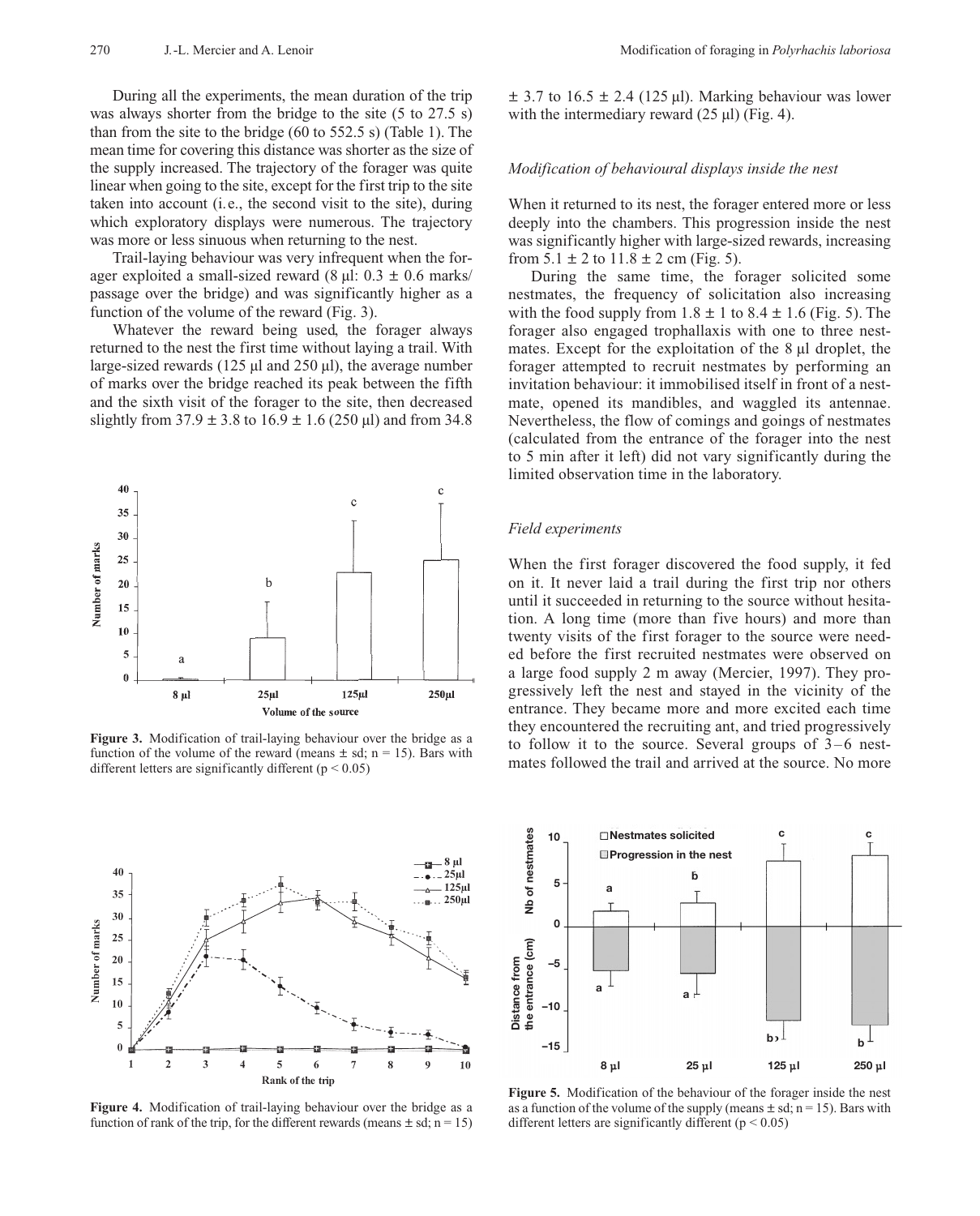than 35 workers were finally recruited. This group recruitment was also observed spontaneously on various occasions.

## **Discussion**

Flexibility between individual and collective orientation during foraging has already been described in ants (Fourcassié and Beugnon, 1988; Traniello, 1989; review in Hölldobler and Wilson, 1990; Quinet and Pasteels, 1991, 1996; Fewell et al., 1992). In *P. laboriosa*, individual or group recruitment foraging strategies can be used by the first forager. In our study, small-sized rewards elicited important exploratory behaviour from the forager and trail-laying behaviour was absent. The reward being entirely absorbed before the crop of the forager was full, the worker spent a long time exploring around the site and searching for more food. In nature, smallsized rewards such as extrafloral nectaries are multiple and fairly permanent and since each of them is exploitable by only one ant of the size of *P. laboriosa* at a time, recruiting nestmates is not necessary. Exploratory displays increase the probability for the forager to find another nectary beside the first one. Indeed, they provide for the best scattering of foragers in a very complex and three dimensioned environment (the tree), in which there are many small sources of food. The way back to the nest was long when foraging on small-sized sources, because the forager was always searching for another site. But we observed that it became shorter as a function of the rank of the visit, according to the rules of navigation established by Dejean and Benhamou (1993).

In contrast, when the forager discovered a large-sized reward (a reward of at least 125 µl), it globally performed less exploratory displays and more trail-laying behaviour. In fact, its behaviour changed over the successive visits to the site. During the first visit to a large-sized reward, the forager performed as much exploration as during the first visit to a small-sized one. No trail-laying behaviour occurred during the first return trip to the nest. This behaviour occurred only occasionally during the second trip to the site. But the ant did not find the reward immediately and moved sinuously. After the second visit to the site, the worker reinforced the trail, moved quickly and in a straight line between the site and the bridge, without exploring around the sucrose solution. The time spent returning to the nest was shorter as a function of the visit. Such a behavioural modification was already observed in other species of different genera, as a function of the characteristics of the food supply (volume, quality, concentration, density or distance) (review in Hölldobler and Wilson, 1990; Beckers et al., 1989). Two recent studies have shown that the strategy used by *Paraponera clavata* is influenced by the time spent in transit between the reward and the nest (Breed et al., 1996a, b). We were not concerned with the giving-up time variations of *P. laboriosa*, but the variation of the number of circles and of the time spent returning to the nest let us suppose that the forager spent less time on the largest food sources.

The modification of trail-laying behaviour observed in *P. laboriosa* during laboratory experiments was confirmed

with field observations. When large sources of food are found, for example a fallen, ripened fruit on a branch or on the ground, the discoverer returns to the nest and recruits nestmates, but does not lay a trail when returning to the nest for the first time (Mercier, 1997). The emergence of trail-laying behaviour may then be correlated with the persistence of the reward at the end of the visit. Furthermore, the modification of trail-laying behaviour during the experiments performed with the two large-sized rewards (125 and 250 µl) and the intermediary reward  $(25 \mu l)$  may imply that the forager differentiates between small and large volumes.

In *Formica schaufussi*, the foraging strategy used is related to the characteristics of the reward encountered by the forager during the previous trip (Fourcassié and Traniello, 1993, 1994). In *P. laboriosa*, the fact that during the first return to the nest, no trail-laying occurred and the time allotted for exploration was long, seems to indicate that the forager primarily orientated itself with visual cues and memorised the path before recruiting nestmates. Under natural conditions, the first forager moved to the right general direction of the food without laying a trail, but often took a wrong path and turned back. The foraging strategy seems to be chosen by the first forager as a function of the information collected during the early visits to the supply, the path being visually memorised before the forager lays a trail. Trail laying behaviour occurred until ten to twenty nestmates were recruited to the reward. Despite of the complexity of the environment, trail laying behaviour was not used extensively. The trail was useful only during the first trips of the recruited workers, until they memorised themselves the path to go to the food and return to the nest. They laid themselves another trail only when they did not succeed in following the first trail and were lost.

Dejean et al. (1994) in their study of predation in *P. laboriosa*, also observed a modification of the recruitment strategy according to the size of the prey. Hunters captured small prey individually but recruited nestmates to large prey; the prey was cut up in the field and pieces were individually carried back to the nest. Nevertheless, the authors did not provide any information about the moment when the recruiter laid a trail and when the recruited ants arrived at the prey.

The invitation display performed inside the nest is similar to the invitation behaviour observed in many species and particularly in *Camponotus socius* (Hölldobler, 1971). The number of solicited nestmates is also regulated by the volume of the reward exploited and may be related to the motivation of the forager.

In species which forage individually, such as the desert ant *Cataglyphis*, the solitary foragers are guided by sun-compass, the orientation and location of bushes and other landmarks, tend to persist in one or a few directions for their lifetime, and to exploit less scattered food sources (Harkness and Wehner, 1977). Nevertheless, *Cataglyphis cursor* does not recruit any nestmates to a food source (Lenoir et al., 1990). In *P. laboriosa*, vision may play an important role in the orientation of solitary foragers towards food sources, and in the memorisation of the path between large food sources and the nest. In this case, visual cues would be memorised first;